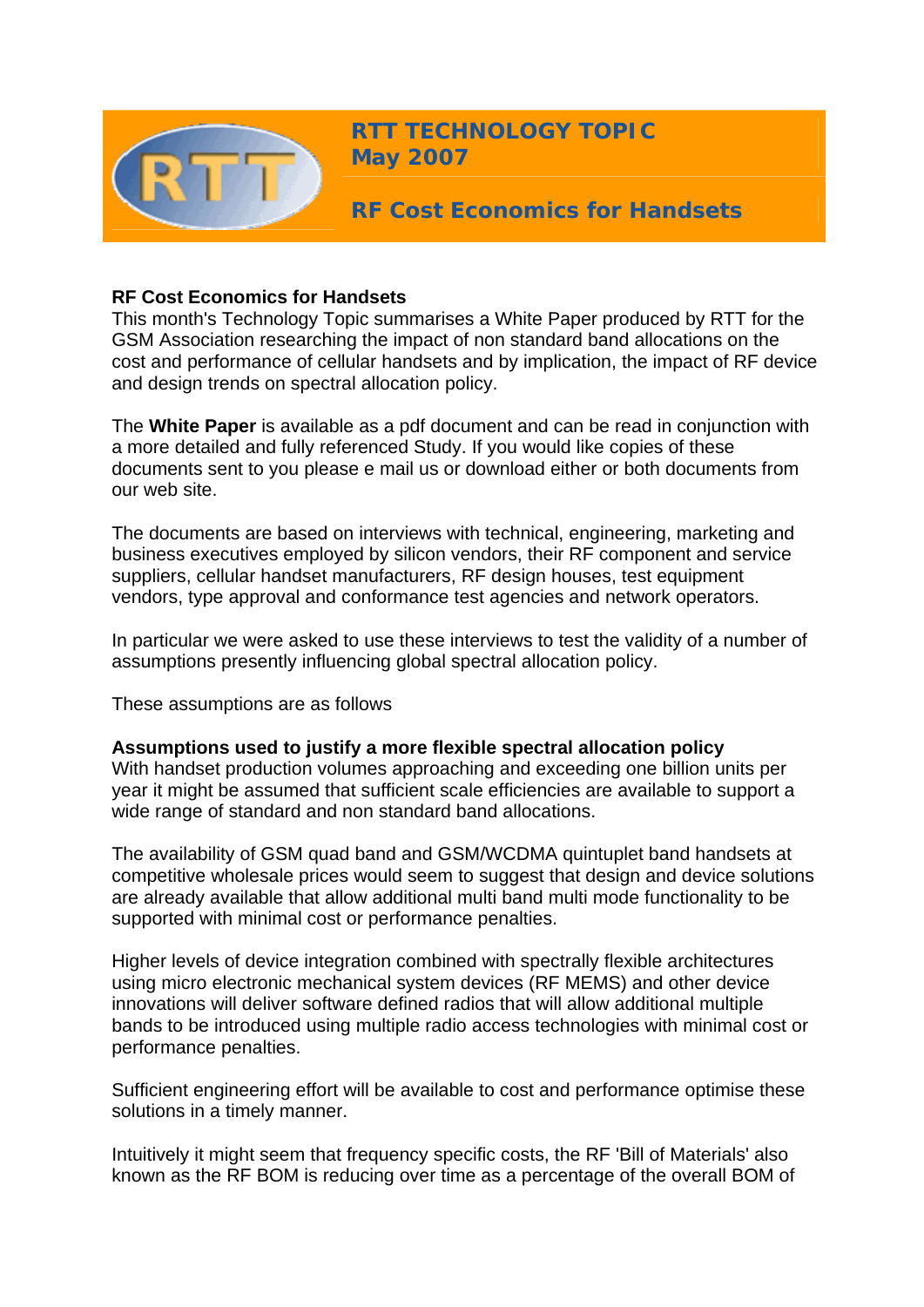the phone.

It might also be expected that the RF BOM in a high end phone represents a smaller percentage of the overall BOM than the RF BOM in a low end or mid tier phone.

Given that most of the non RF components share economies of scale irrespective of the frequency band in which they operate, it would seem that RF costs are becoming increasingly insignificant over time.

These assumptions together support the view that there is a reducing need to harmonise spectral allocations either on a local, regional or global basis and a reducing need to mandate technology standards.

### **A range of alternative assumptions**

The study draws on a wide range of industry inputs to suggest that these assumptions are largely invalid.

We identify **four cost components** in a cellular handset incurred as a result of introducing additional standard and non standard band allocations, **RF performance costs, RF component costs** (variable costs), **non recurring RF associated engineering costs** (fixed costs) **and opportunity costs**.

These costs are volume dependent and are increasing rather than decreasing over time. Because of their volume dependence, such costs for any one vendor will be influenced by the number of vendors competing in a particular market. We describe these as **'shared market costs'**

The study presents a realistic assessment of present emerging technology solutions and highlights some of the engineering effort needed to make these solutions cost and performance economic for mass market adoption. **If too much engineering effort is required to implement a solution, it cannot become economically viable.**

We highlight the impact of present industry engineering resource constraints and show how this results in 'opportunity cost multipliers' that significantly increase the real cost of spectrally non standard cellular handsets.

We show that counter intuitively, **despite halving in value over the past three years, the RF BOM has stayed remarkably constant as a cost component and continues to represent between 7% and 10% of the overall cost of the phone**.

**This ratio applies irrespective of whether the device is a low, mid or high tier handset**.

These alternative assumptions are based on industry evidence. They support the view that there is **an increasing need to harmonise spectral allocations**, locally, regionally and globally and arguably **an increasing need to mandate technology standards.**

**Present and future standard and non standard spectral allocations**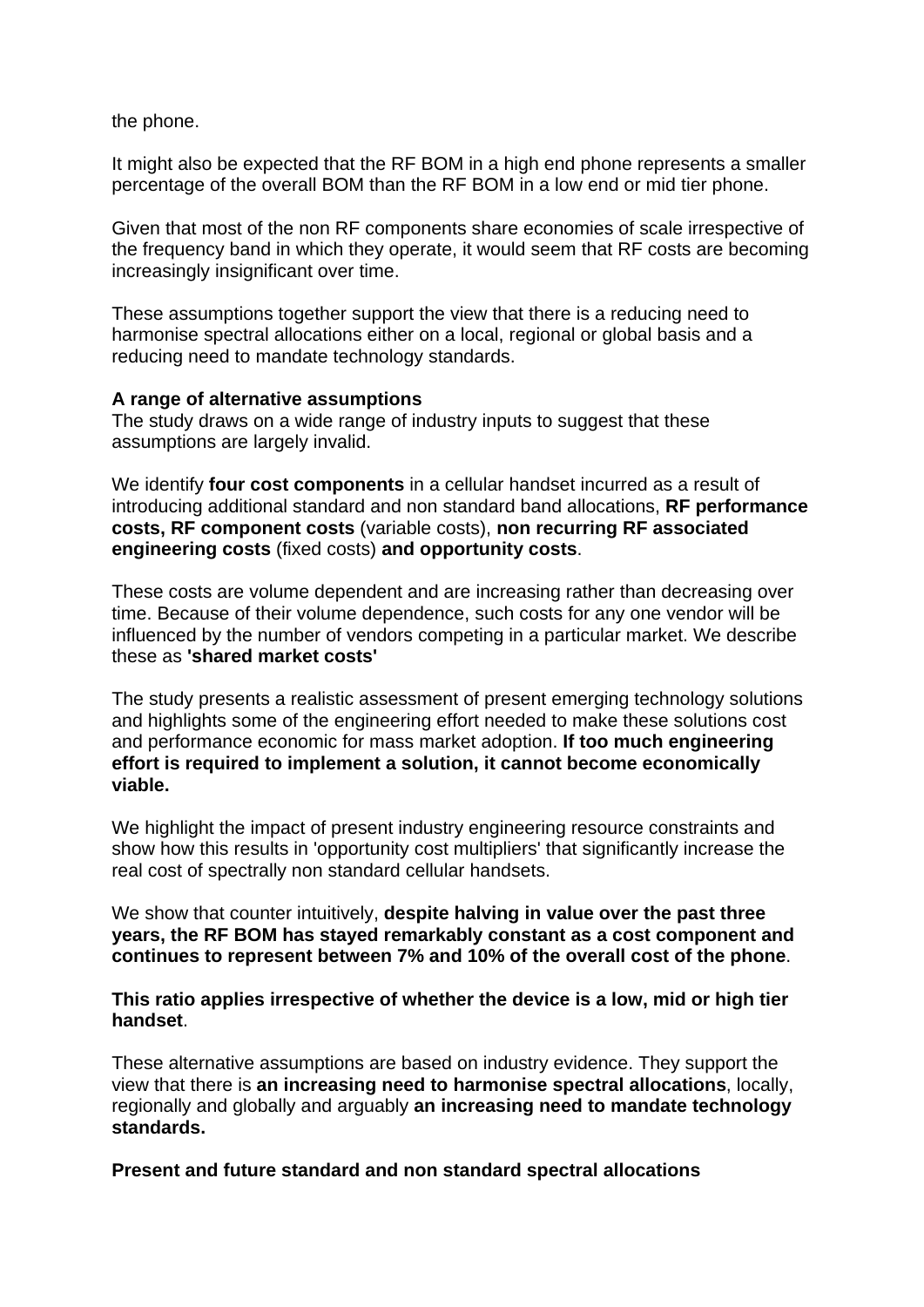Table 1 below shows the present 'standard' spectral allocations defined by the 3GPP for present GSM and present and future UMTS deployment.

| <b>Band</b>  | 3GPP      | Allocation         | <b>Uplink</b>    | <b>Duplex</b><br>spacing | <b>Downlink</b>  | Region                      |
|--------------|-----------|--------------------|------------------|--------------------------|------------------|-----------------------------|
| 1            | 2100      | 2x60<br><b>MHz</b> | 1920-<br>1980    | <b>190 MHz</b>           | $2110 -$<br>2170 | <b>Present UMTS</b>         |
| $\mathbf{I}$ | 1900      | 2x60<br><b>MHz</b> | 1850-<br>1910    | 80 MHz                   | 1930-<br>1990    | <b>US PCS</b>               |
| Ш            | 1800      | 2x75<br><b>MHz</b> | $1710 -$<br>1785 | 95 MHz                   | 1805-<br>1880    | GSM Europe,<br>Asia, Brazil |
| IV           | 1700/2100 | 2x45<br><b>MHz</b> | 1710-<br>1755    | <b>400 MHz</b>           | $2110 -$<br>2155 | New US                      |
| $\vee$       | 850       | 2x25<br><b>MHz</b> | 824-849          | 45 MHz                   | 869-894          | <b>US and Asia</b>          |
| VI           | 800       | 2X10<br><b>MHz</b> | 830-840          | 45 MHz                   | 875-885          | Japan                       |
| VII          | 2600      | 2x70<br><b>MHz</b> | 2500-<br>2570    | <b>120 MHz</b>           | 2620-<br>2690    | <b>New</b>                  |
| VIII         | 900       | 2X35<br><b>MHz</b> | 880-915          | 45 MHz                   | 925-960          | Europe and<br>Asia          |
| IX           | 1700      | 2x35<br><b>MHz</b> | 1750-<br>1785    | 95 MHz                   | 1845-<br>1880    | Japan                       |

# Table 1, **Band Allocations for present GSM and present and future UMTS deployment**

Apart from the range of bands, there are also differences between bands in terms of duplex spacing and guard band spacing which have a significant impact on RF device and design implementation. Additionally, individual countries may choose to propose additional allocations.

The present Consultation Document from Ofcom in the UK, for example, proposes an auction of Band VII spectrum but with additional allocations at 2010 to 2025 and 2290 to 2300 MHz. The Consultation Document proposes that this spectrum should be allocated on a 'technology neutral' basis.

While it is possible that sufficient global market volumes may be available in Band VII to support multiple technologies, it seems unlikely that either regional or local scale efficiencies will be achieved in the 2010 to 2025 and 2290 to 2300 allocations either for single or multiple technologies.

Japan and Korea provide two examples of country specific spectrally specific technology specific network implementation, PDC and PHS in Japan and more recently, Wi Bro in Korea. These deployments may be politically expedient but are generally uneconomic.

In reality, regionally specific spectral allocations are only economic for the two largest regional markets, India and China.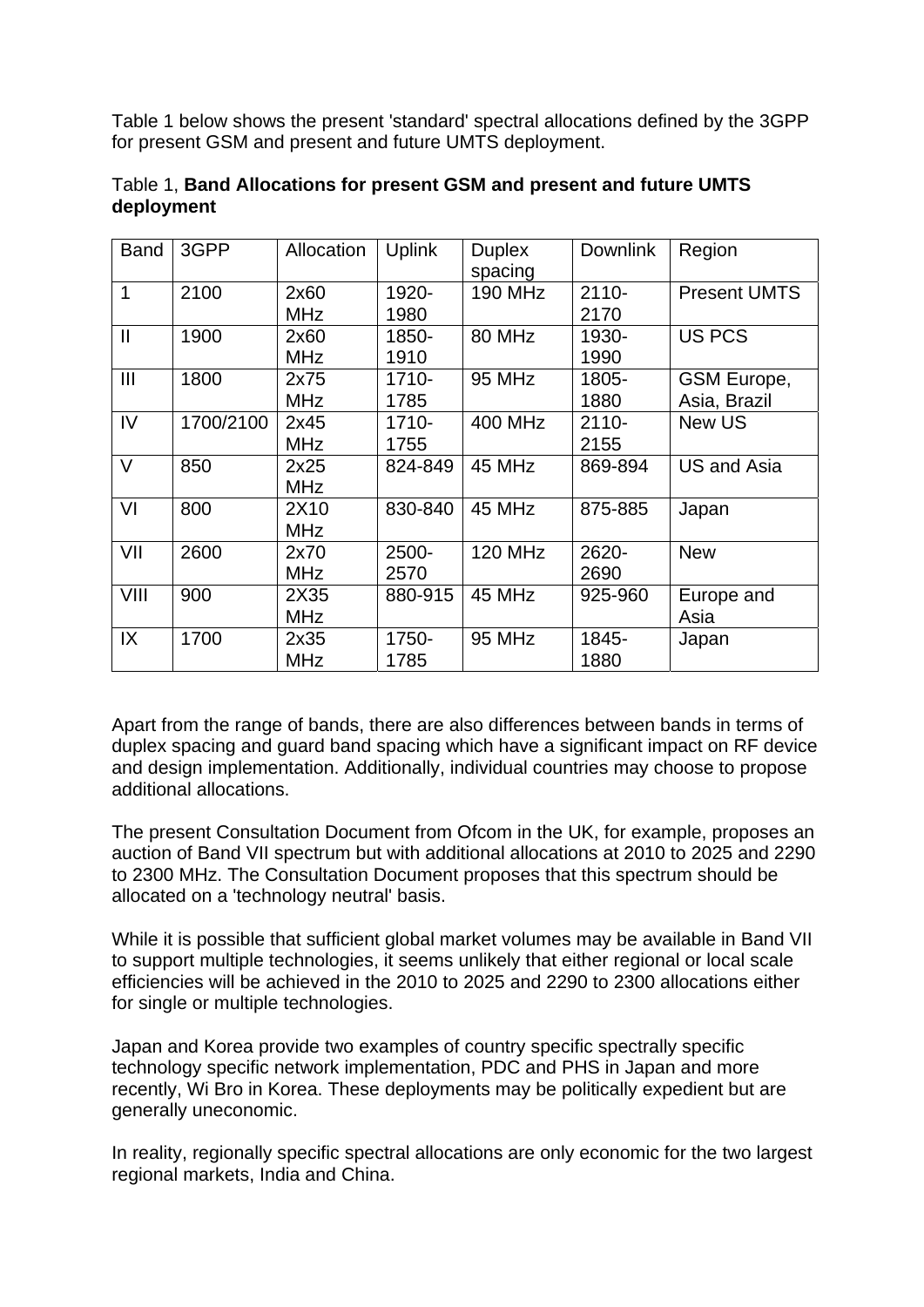# **GSM market volumes and realized prices over the past ten years**

Table 2 below gives the year on year subscriber growth for GSM between 1995 and 2006.(Market statistics from The Mobile World )

### Table 2, **Year on Year GSM Subscriber growth (in millions)**

| $\mid$ 95 | 96 | 97 | 98 | -99 | $\overline{00}$ | $\overline{01}$ | $\overline{0}$ | l 04                                                                        | 05 | 06 est |
|-----------|----|----|----|-----|-----------------|-----------------|----------------|-----------------------------------------------------------------------------|----|--------|
|           |    |    |    |     |                 |                 |                | 13.4   32.4   70.5   136   259   457   636   803   994   1289   1710   2033 |    |        |

The ASP of a low end GSM handset in 1995 was \$250 dollars.

By 2005 prices had reduced to somewhere between \$40 and \$50 dollars Over ten years there has therefore been a five fold reduction in wholesale average realized prices (ARP) equivalent to a 15% drop per year. This has largely tracked year on year reductions in component costs.

These cost reductions are a product of design improvements which result in a reduction in component count and therefore component cost. This is despite a year on year increase in radio functionality, for example the ability to support multiple band allocations and enhanced data services.

These design improvements are only realized through substantial non recurring engineering investment which needs to be recovered over substantial market volumes.

RF components do not generally fall in price as fast as mass market consumer electronics components. The reason for this is that RF functions are generally harder to integrate than digital/baseband functions and therefore do not benefit as directly from silicon geometry scaling.

#### **RF BOM Cost Trends and future RF functionality**

This overall ten year cost reduction trend still holds true today though some caveats apply.

Three years ago, the RF BOM for a triple band (GSM900/1800/1900) mid tier multi media handset was just over twelve dollars.

The equivalent quad band (GSM900/1800/1900/850) RF BOM today is six dollars. This suggests that year on year RF costs have decreased at 20% rather than 15% per year.

This would seem to be an alarming trend for vendors of RF components and suppliers of RF design expertise.

However substantial new application layer functionality has been added to cellular phones over this period, for example enhanced imaging and audio functionality and more recently advanced positioning capabilities. Through this process of added value, the largest of the component suppliers, design houses and handset vendors have been able to maintain profit levels.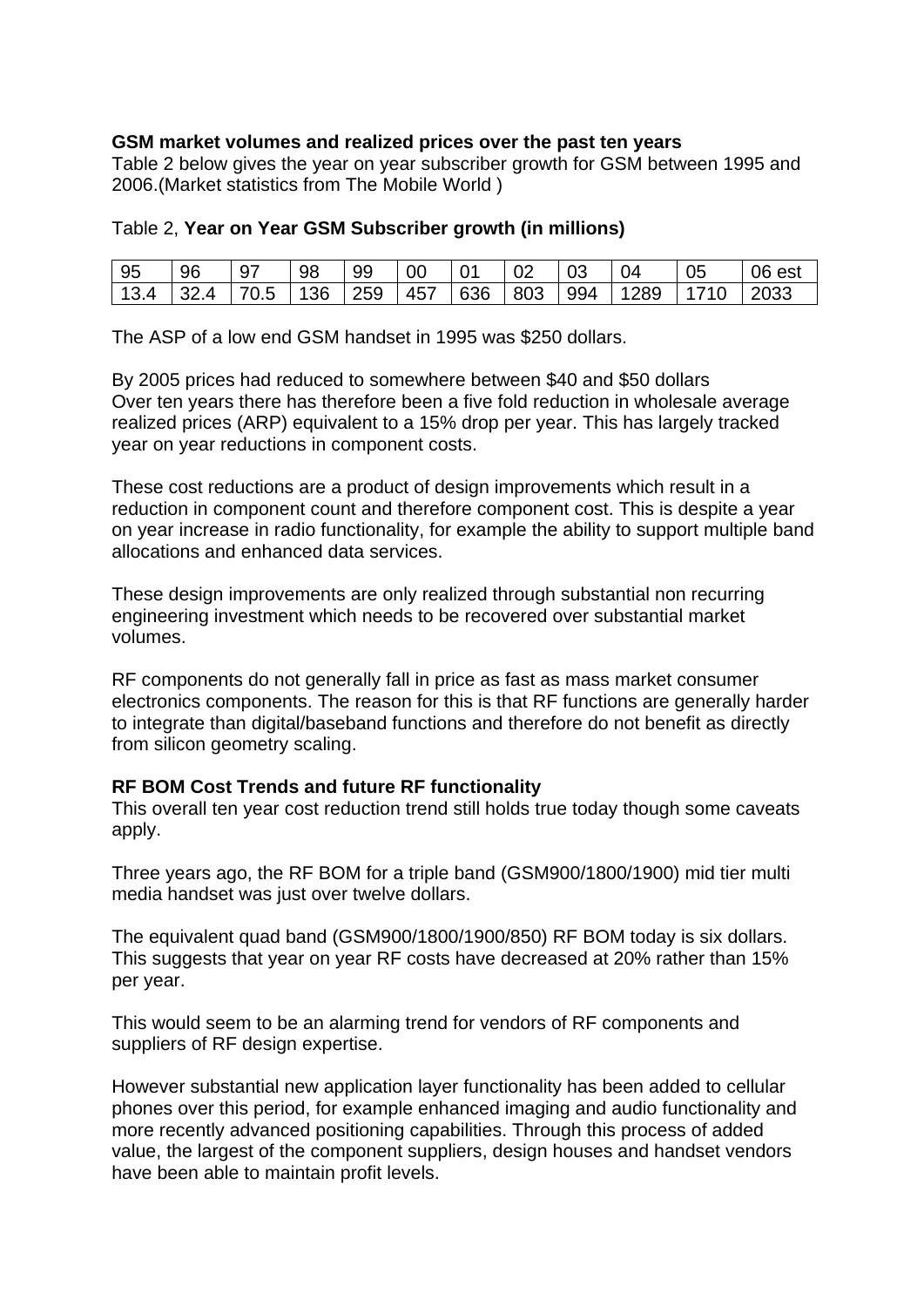To realise value from these advanced capabilities, network operators need to have handsets with enhanced RF physical layer functionality. This includes an ability to support higher downlink and uplink data rates and an ability to support multiple simultaneous per user variable rate data streams.

For RF component and system vendors, this is a fortuitous trend, helping to prevent further price erosion and providing opportunities to stabilise or in some instances increase RF BOM value.

Although much attention is paid to headline data rates, this is only part of the picture. Considerable design attention is now being directed towards ensuring that cellular radio functionality can co exist with other transmit/receive and receive only functions.

For example receive only functions such as digital TV or GPS, are easily desensitised by locally generated transmit power in the handset.

This implies a need for additional filter components. These will increase the recurring costs of the RF BOM. Adding a new band to a handset is therefore a significantly more complex design task which implies an increase in non recurring engineering cost and related opportunity cost.

RF BOM recurring costs might initially seem to be insignificant, about 4 dollars for a dual band GSM phone, 5 dollars for a tri band phone and 6 dollars for a quad band phone. These costs represent the additional filtering required in the receive and transmit paths of the handset.

If adding an additional non standard band to a handset only incurs a dollar or so of incremental RF BOM cost, then it would seem reasonable to assume that it would be relatively easy to ensure an adequate supply of cost competitive performance competitive handsets.

In practice however, each incremental band has a performance cost and substantial NRE and opportunity cost that taken together, invalidate many apparently viable cellular radio business plans.

These performance costs, NRE costs and opportunity costs are increasing rather than decreasing over time. In particular, these costs increase as the level of integration increases. At the same time recurring costs are decreasing.

#### **RF Related Software Costs**

Some vendors are presently promoting the concept of software defined radios capable of accessing a broad range of frequency bands supporting a broad range of access technologies.

In practice these technologies are not yet ready for mass market adoption and present significant integration challenges. These challenges add major NRE costs.

However there are substantial existing software costs associated with RF functionality. Present RF integrated circuits have to be designed to work with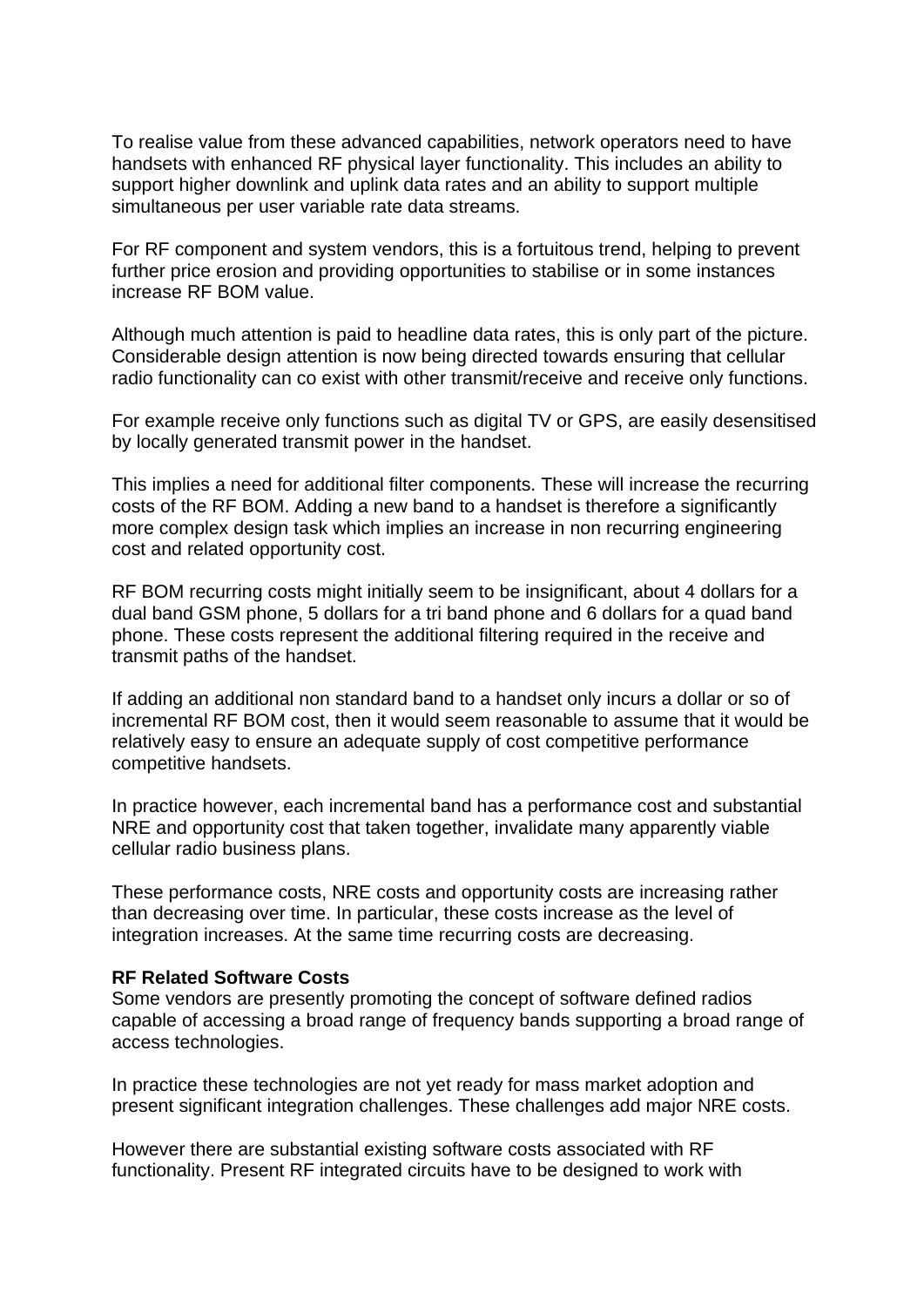baseband IC's. These in turn have to be programmed to control and respond to changing RF channel and traffic conditions.

Thus an additional standard or non standard band allocation will require RF related hardware and software engineering effort and investment - NRE costs - that will need to be recovered over the production life of the handset.

The actual cost RF components may be a relatively small percentage of the overall BOM of the phone. However the RF costs associated with non standard band allocations come with substantial risk multipliers in terms of cellular handset performance, cellular handset functionality, cellular handset availability and unsupportable hardware cost premiums particularly for smaller markets.

### **Quantifying Performance Costs for standard multi band handsets**

15 years of GSM production experience has helped develop a considerable body of knowledge of cellular phone performance including the performance costs associated with additional frequency band support.

Initial handsets were single band 900 MHz. Dual band 900/1800 handsets were introduced from 1995, tri band 900/1800/1900 from 2000 and quad band (adding in GSM850 for the US) from 2005.

From an RF design perspective, the half wave /quarter wave relationship between 900 and 1800 MHz provided opportunities to develop novel and effective RF architectures though at the time these phones still represented a significant design challenge.

Subsequent band additions have all introduced new design challenges and required optimised design solutions. All have been successfully accomplished but at considerable NRE cost.

Theoretically the additional insertion losses implicit in these multi band designs could 'cost' a dB or so per band in terms of lost sensitivity.

In practice, these potential losses have been more than balanced out by overall improvements in GSM RF performance. Handsets in 1992 struggled to meet the conformance specification of -102 dBm but on average improved by approximately 1 dB per year. By 1997, phone sensitivity could typically be measured at -107 dBm. Over the past ten years this has improved to about -110 dBm. Further improvements will be harder to achieve as GSM approaches its fundamental bandwidth/ noise limits.

These steady improvements are due to the engineering effort invested in component optimisation, design optimisation and manufacturing techniques including device self calibration.

They are also partly the result of production volume. As production volume increases, handset manufacturers can demand that their suppliers more closely control the tolerance and/or device to device batch to batch performance spread of RF components.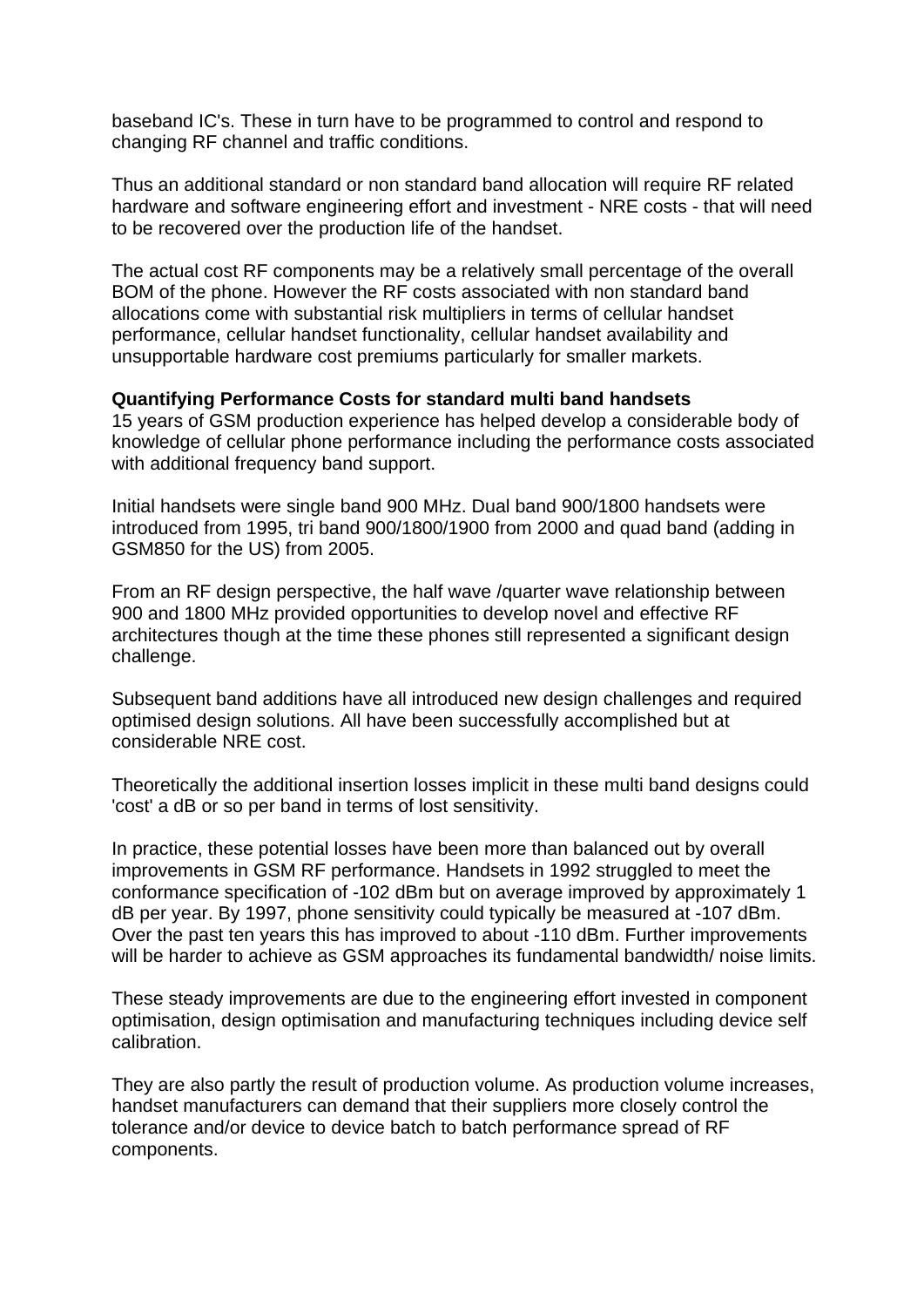These effects hold true for standard band allocations provided there is sufficient market volume to fully amortise engineering design effort and sufficient market volume to achieve volume related performance gains.

#### **Quantifying performance costs for non standard bands**

None of the above necessarily applies for non standard band allocations.

The performance cost in terms of sensitivity loss will depend on what other bands are supported in the handset and the spectral relationship of the newly allocated bands to other bands. For example sensitivity will be dependent on the amount of guard band between the allocated band and adjacent occupied spectrum, and the duplex and diplex spacing.

Additionally low market volumes will typically not attract sufficient engineering effort to optimise the RF design of the phone including practical aspects such as antenna optimisation.

This may result in phones being 2 or 3 dB less sensitive than equivalent phones optimised for standard band allocations.

To put a dollar cost on this, a one dB loss of sensitivity equates to a need to increase network density by 10% to maintain an equivalent link budget. A loss of sensitivity will decrease downlink data rates and increase dropped call/dropped session rates.

The same principles apply on the transmit side of the cellular phone. Considerable design effort is needed to deliver acceptable error vector magnitude (EVM) and low adjacent channel power (ACPR) levels. A poorly implemented transmit chain will have a direct impact on uplink data rates.

In terms of production costs there is also the issue of RF yield.

RF yield is the percentage of handsets that pass their RF transmitter and receiver performance and functionality tests at the end of the production line.

Provided phones are at least 4 to 5 dB better than the basic conformance specification on the receive side and preferably several percentage points within the EVM specification, RF yield will be high (close to 100%).

If phones are closer to the conformance specification limit, RF yield will drop. Some phones may be able to be reworked but a substantial percentage may need to be scrapped. Note it is not just the RF components that get scrapped but possibly the whole phone so the cost impact can be dramatic particularly with higher end phones. Low production yield can also introduce time to market delay.

#### **Component Costs**

We have said that the direct component costs for supporting a non standard band, assuming it is additional to existing standard bands, are relatively trivial, in the order of one or two dollars per handset.

These costs are made up in GSM by additional front end switching and routing and a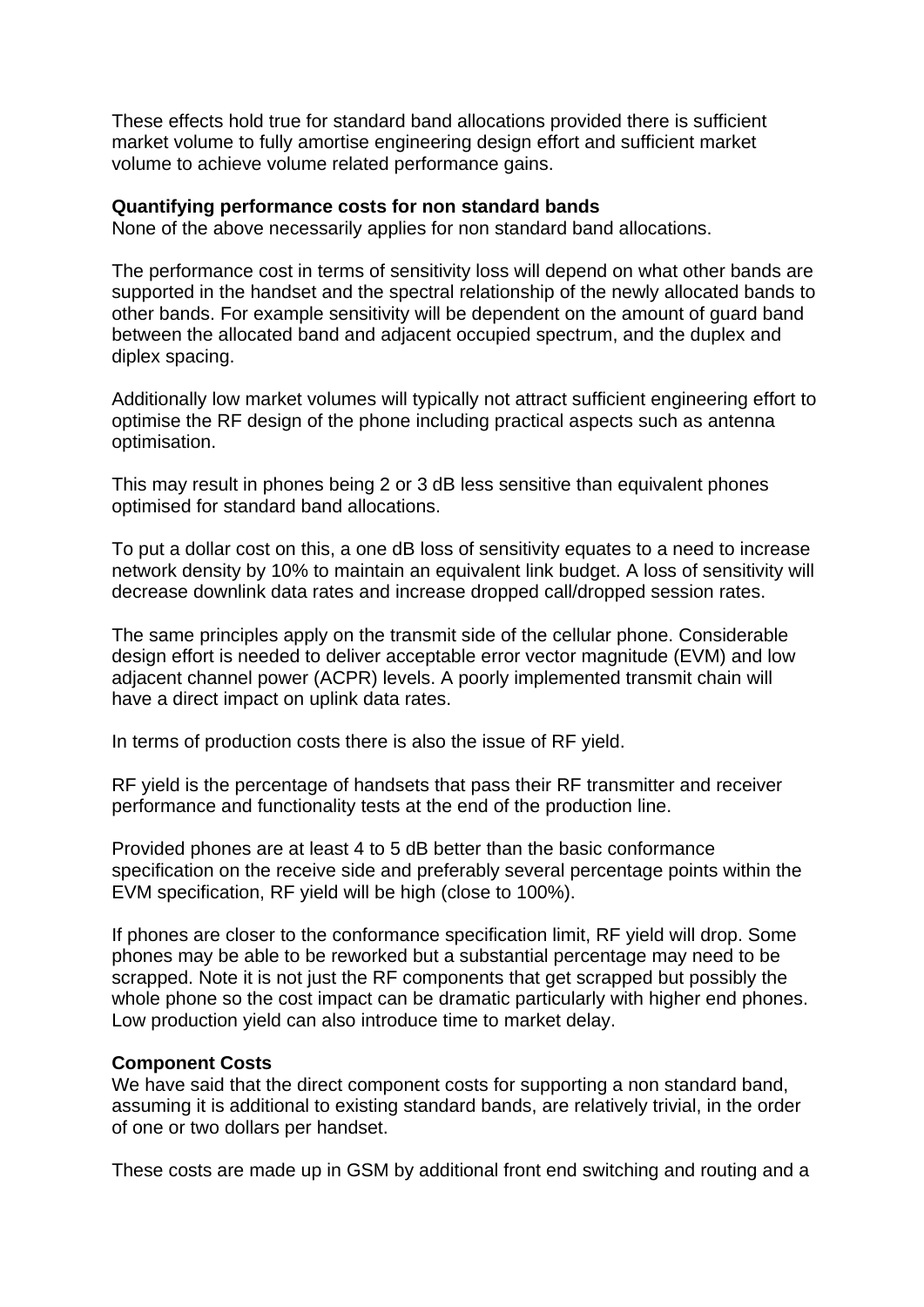diplex filter. In UMTS, additional duplex filtering will be needed .There may be a requirement for a special to type antenna.

Other costs depend on what else is included in the phone. Higher end phones with Bluetooth and/or WiFi and/or DVB and/or GPS functionality may require additional filtering and reciprocal mixing to eliminate unwanted inter modulation products

This is however only part of the story. RF devices generally take a signal, do something to it (filter or amplify for example) and then pass the signal on to another device. In the process, the devices need to be power matched or noise matched - a semi black art known as conjugate matching.

So any additional RF function will usually require additional RF matching components. If these are discrete devices there will be a production cost implication more components to place, more component variability and a harsher production test regime.

Any increase in production testing will be directly reflected in the final cost of the device. The additional component count and RF device to device variation will also reduce RF yield, adding further to costs.

#### **The effect of increased levels of device integration.**

One well established route to reducing component costs is to increase integration level.

In the past, previously discrete functions such as the frequency synthesiser and VCO have been 'off chip'. These are now (usually) integrated on to the RFIC.

Future plans include the use of RF MEMS to allow diplexing and duplexing functionality to be integrated together (rather ambitiously) with the RF PA into a 'single chip software definable phone'.

However as and when this happens the effect is that the RF BOM decreases but the RF NRE increases. Thus from the perspective of the manufacturer, to design a highly integrated phone, high volumes become imperative in order to recover the NRE. This makes producing for non standard bands of questionable profitability unless high volumes can be assured or the manufacturer can sell low volumes for very high prices.

Conversely a decision could be made to implement a phone for a non standard band using relatively low levels of integration. This will reduce the NRE investment but increase component count and component cost and size. With that, both the cost and the size and weight of the phone also increase.

RF performance may or may not be worse or better (a good discrete design can work rather well) but will be more variable. Higher levels of device integration will generally yield more consistent performance.

So engineering effort has to be focussed on finding optimum trade offs between device performance and device cost. SAW filter vendors differentiate their products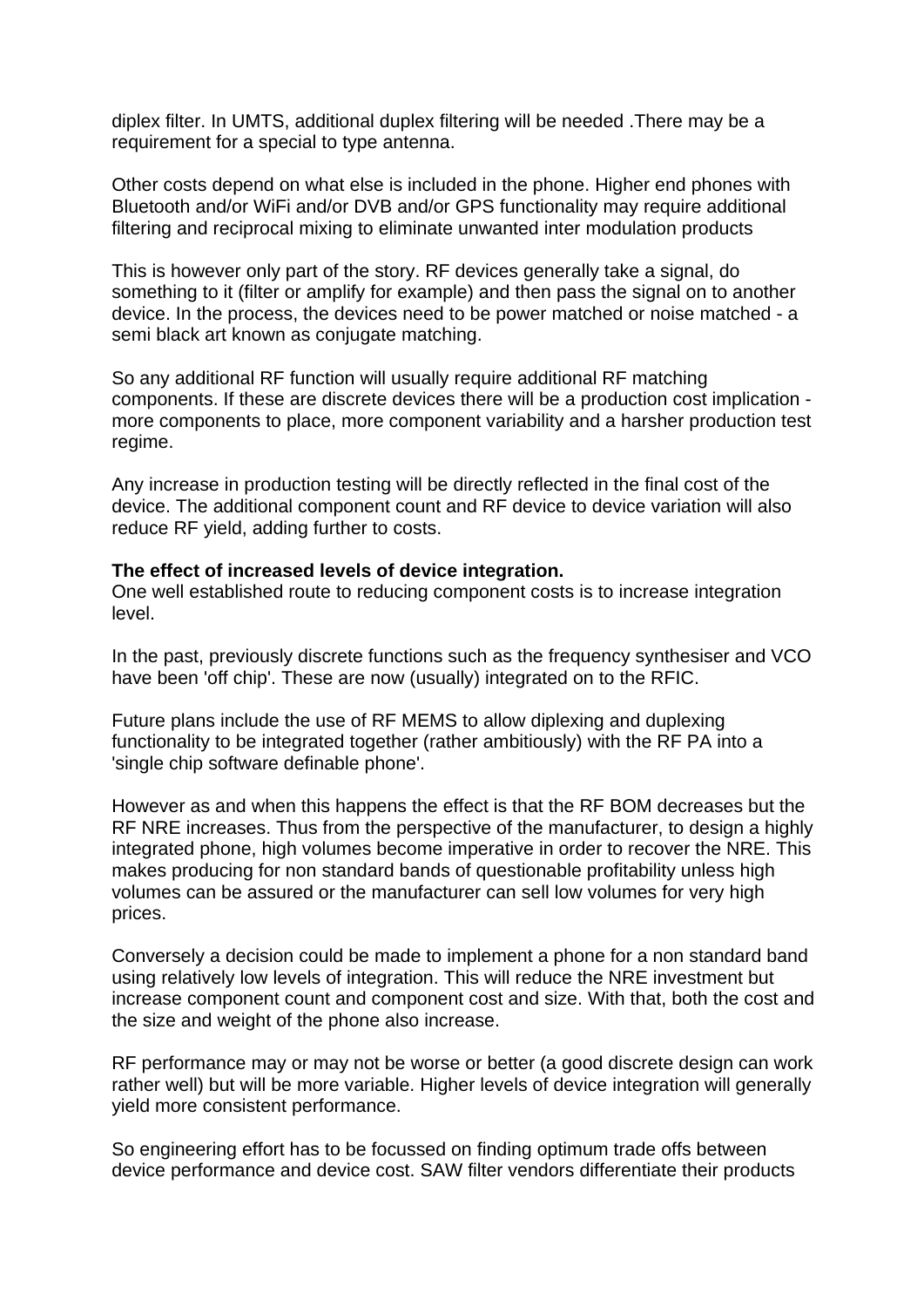for example on the basis of low insertion loss and/or small form factor, minimal height being a presently important metric for ultra slim handsets.

Active device vendors differentiate their products on the basis of efficiency, linearity and phase accuracy. There are hundreds of subtle but significant device and design decisions that need to be made during the development process.

These decisions are always critical but especially critical for ultra low cost handsets where performance margins may be less generous. This suggests that non recurring engineering costs may be higher for ultra low cost handsets. This suggests that it will be very challenging for vendors other than Tier 1 vendors to address this market.

# **Non Recurring Costs**

Performance cost multipliers and component cost multipliers for non standard bands are important but in practice are relatively insignificant when compared with non recurring engineering costs.

Non recurring engineering costs, specifically, in the context of this study, non recurring RF engineering costs are incurred by silicon vendors and their supporting component vendors(for example SAW filter suppliers),handset vendors and operators. NRE costs include type approval testing and conformance testing. These tests alone can comfortably exceed one million dollars. Interoperability and drive testing by operators can easily equal or exceed this figure.

Typically a silicon vendor will need to spend at least three million dollars developing an RF chip set for a new standard or non standard band. This includes type approval testing.

A handset manufacturer will take this device and typically spend two million dollars on developing a working cellular phone including the internal resource needed to get the product through the conformance test process and fit for production.

A network operator should do drive testing and interoperability testing. This might be a once off process but has an unpleasant habit of becoming a semi recurring expense, particularly as network deployments evolve over time. Hence our probably conservative figure of one million dollars.

So the total NRE costs associated with a standard or non standard additional band allocation total six million dollars. In the context of an 800 million unit annual market, these figures look insignificant. However the NRE costs are insignificant compared with the opportunity cost multipliers that presently have to be applied in the industry to meet acceptable shareholder and stakeholder return on investment expectations. This is why allocation of non standard spectrum may lead to fewer and more expensive phone models than regulators (or operators on the spectrum) expect.

# **Opportunity Costs**

Opportunity costs, effectively 'lost opportunity costs' were described by a number of respondents (summarised and paraphrased) as follows;

'Consider a choice which is basically to take 50 or 100 scarce and expensive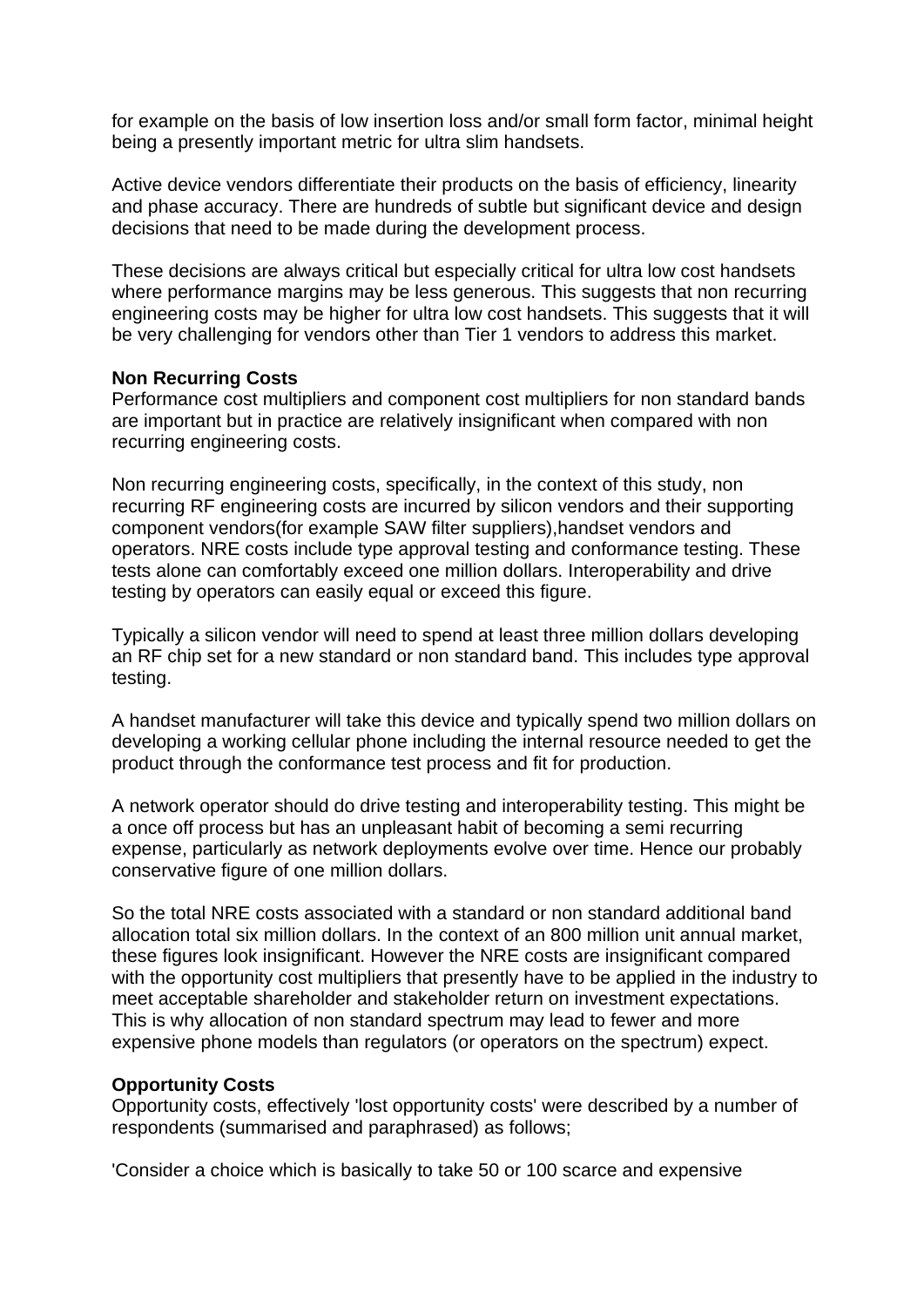engineers and put them on a cost and performance optimisation project for a mainstream product, for example a triple band GSM or quad band GSM product. I know I can ship five, ten or possibly ten or even twenty million devices per month to my major tier one customers. This is a known market with a known cost base and well documented growth history.

If that team produce a cost saving of 50 cents a phone which altruistically I share on a 50/50 basis with my customers- or 25 cents each- then I can show a direct and immediate beneficial impact on my profit, \$15 million, \$30 million or \$60 million a year. If the team produces a cost saving of \$2.0 per phone, I could profit by as much as \$240 million per year. My customers and I will have consolidated our competitive position in that volume sector of my business.

I have to have that volume component otherwise I know I will be unable to match R and D investment to future market opportunity.

My alternative option is to take the same engineering team and ask them to produce a chip set and reference design for an unknown market with a non existent growth history and potential rather than proven growth prospects. It would be very unlikely that I could get an assured ten or hundred million dollars of profit.

Additionally if my competitors take the decision to cost optimise mainstream products and I don't, then I could be placed at a catastrophic market disadvantage'.

This explains why it is common particularly at silicon vendor level to use an opportunity cost multiplier of between ten and twenty times the estimated NRE costs when validating uncertain or unknown market opportunities.

Thus our figure of 6 million dollars to develop a phone for a non standard band now becomes a minimum of 60 million dollars.

#### **Shared market costs**

However this is a single vendor view. In practice, as most purchasing managers will agree, it is a good idea to have at least five potential suppliers competing for business of which typically two might be chosen to provide primary and secondary sourcing. This is a necessary precondition for an efficient market.

However an efficient market also has to have sufficient volume to allow for NRE recovery. Thus a single vendor has to consider the risk of other vendors dividing down the available market volume. This risk has to be expressed as a cost multiplier, the 'shared market cost.'

GSM-R provides an example of a very small market (tens of thousands of handsets). GSM-R is deployed into a 4 MHz band of spectrum below the cellular 900 MHz bands and is set aside for use by European railway companies. There are only two subsidiary vendors and one main vendor and handsets cost \$1500 dollars.

TETRA, the Trans European Trunked Radio Access networks deployed in Europe in high band VHF and UHF allocations have marginally higher volumes but again a limited choice of vendors. Handsets cost between \$300 and \$500 dollars.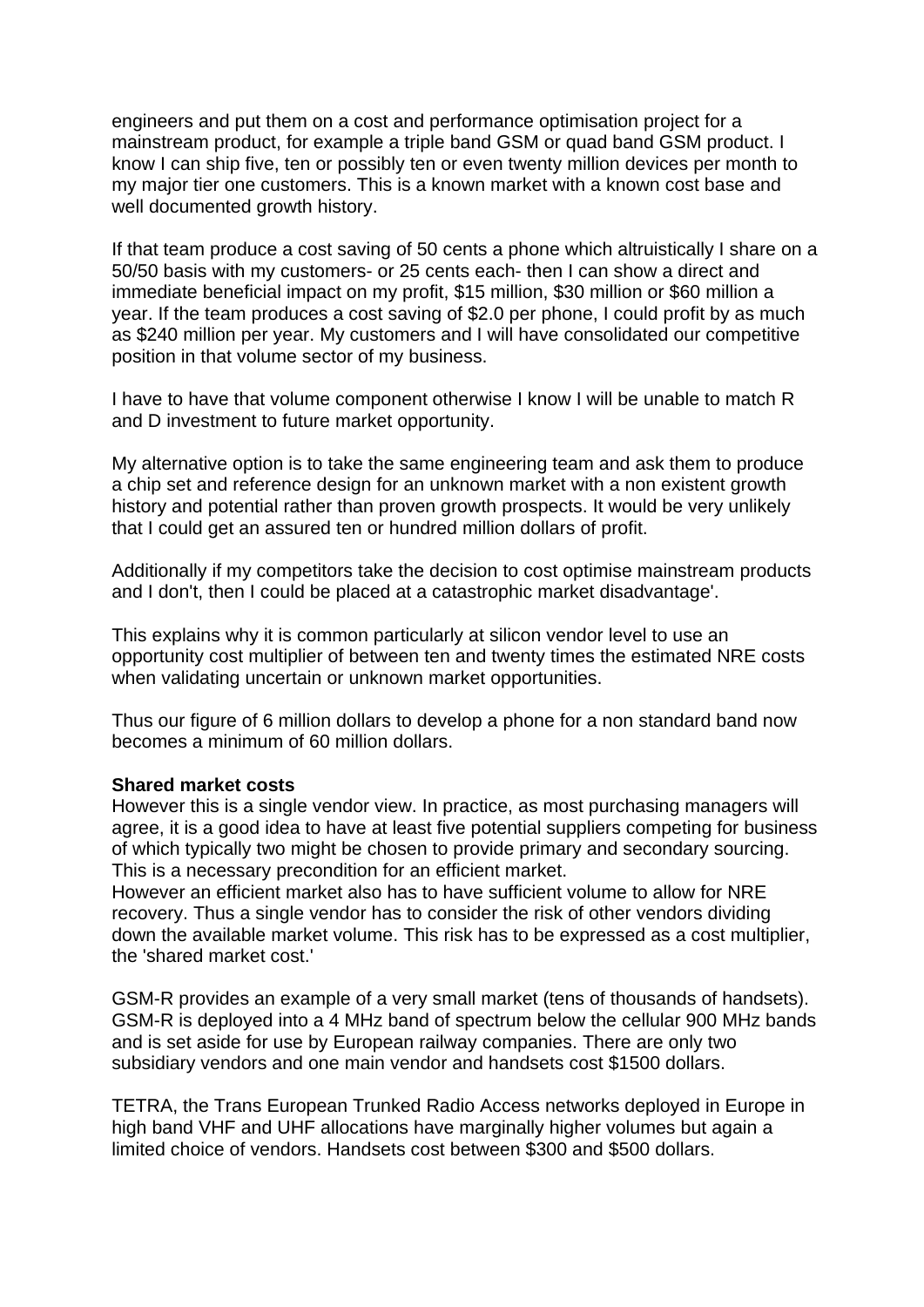CDMA450 is another example of a sub optimum size market with limited vendor support and the additional disadvantage that handset form factor and performance expectations are directly related to other cellular networks.

### **The Composite Cost Calculation for cellular handsets**

These are extreme examples but illustrate the effect of sub optimum (CDMA450), small (TETRA) or very small (GSM-R) market volumes.

In general, in more mainstream markets, network operators will be competing with entry level handsets with a wholesale cost of 40 to 50 dollars. In these markets, component vendors, handset manufacturers and network operators will need to recover NRE costs which we have established as being at least 6 million dollars.

These costs then have to be multiplied by a factor of at least 10 to account for the 'opportunity cost' of supporting a non standard band allocation.

Finally these costs have to be multiplied by the number of vendors sharing the available market volume (the shared market cost) yielding the following calculation.

NRE (6 million dollars) X10 (typical opportunity cost multiplier) X 5 (shared market cost multiplier) = 300 million dollars.

The calculated sum can then be applied to present market volumes.

For comparison purposes, the market is divided into three tiers, Global, Regional and Local.

The Tier 1 global market is 800 million units per year.

Tier 2 Large Regional Markets are in the order of 80 million units per year. China is an example. Other Tier 2 regional markets include India where year on year growth is presently faster than China. The US, Brazil and Pakistan each represent about 35 million units per year. The US and Brazil together therefore constitute a 70 million unit market however the fragmentation of technology choice in the US and Latin America arguably invalidates the possible regional scale benefits.

Tier 3 Local markets are in the order of 8 million units per year. Malaysia, Romania and Venezuela are all individual examples. Scandinavia is another example.

The 'reference product' is an ultra low cost handset at 30 dollars.

Amortising 300 million dollars of NRE, opportunity cost and shared market cost over 800 million units (the Tier 1 global market) adds less than 40 cents (37.5 cents) of real cost to the phone. The total handset cost is therefore 30.375 dollars.

The volumes are over one year. Note it would be considered imprudent to assume a return on investment over more than 12 months given that the redesign cycle is close to 18 months (possibly also reducing over time).

The same sum is then done for Tier 2 markets, for example China, at 80 million units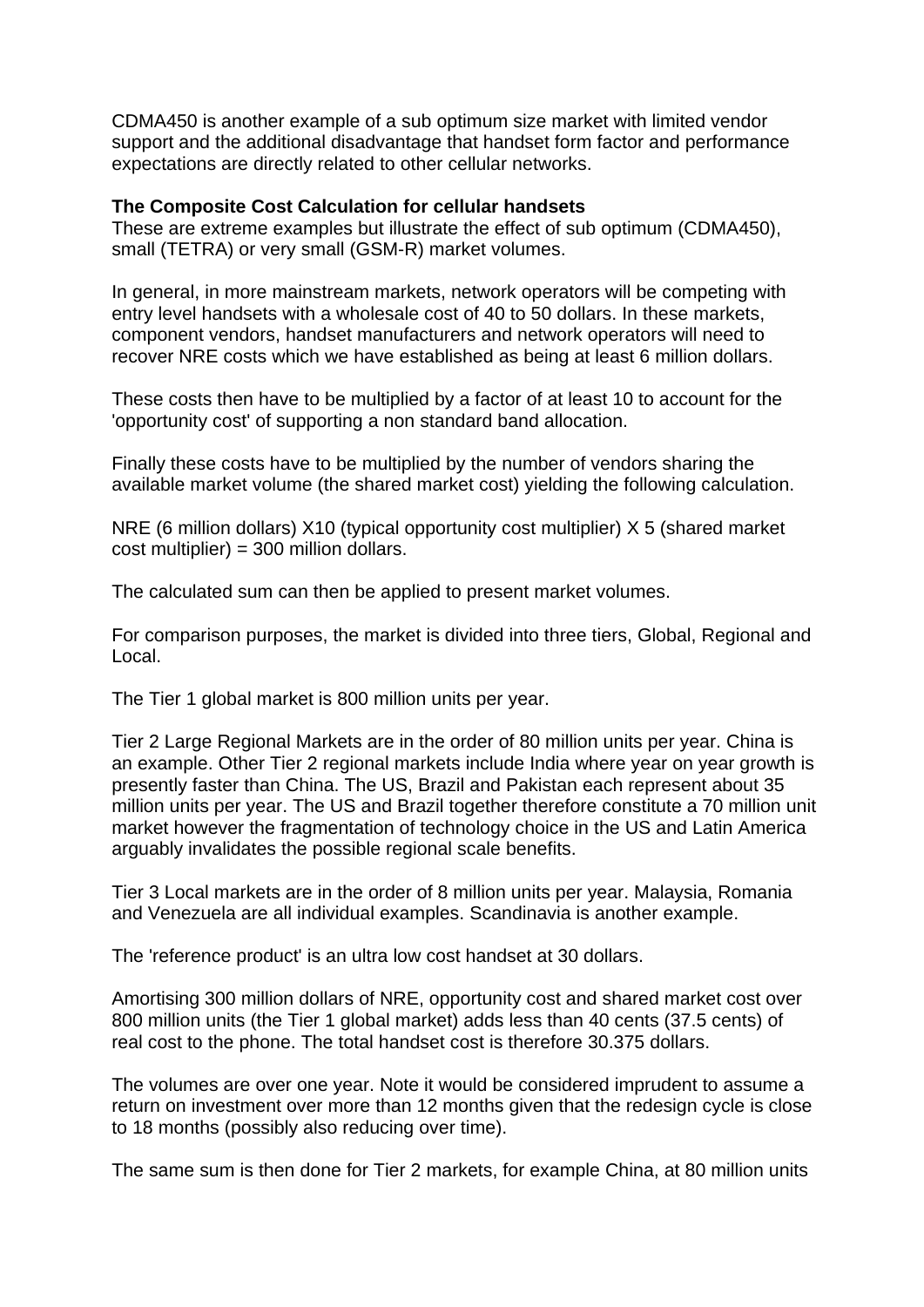per year and India (65 million but will soon be 80 million) and it can be seen that NRE costs are still sustainable, adding just under 4 dollars (3.75 dollars) per handset. The total handset cost is therefore 33.75 dollars.

The same sum is done for Tier 3 markets at 8 million units per year, for example Malaysia, Romania, Venezuela, with, as you would expect a cost penalty of just below 40 dollars (37.5 dollars). The total handset cost is therefore 67.5 dollars.

Costs then rise to nearly 1200 dollars per handset for markets of a quarter of a million units per year.

In practice it can be seen that only markets like India, China or equivalent regional markets can sustain a spectrally specific band allocation.

# Table 3 **Amortising 300 million dollars of NRE Costs over various market volumes**

| 300 million dollars | 800 million units   | 80 million units per | 8 million units per   |
|---------------------|---------------------|----------------------|-----------------------|
| of NRE cost         | per year            | year                 | year                  |
| amortised over      |                     |                      |                       |
| Implies a per unit  | 37.5 cents          | 3.75 dollars         | 37.5 dollars          |
| recovery of         |                     |                      |                       |
| Resulting in a 30   | 30,375 dollars      | 33.75 dollars        | 67.5 dollars          |
| dollar handset      |                     |                      |                       |
| costing             |                     |                      |                       |
| Sold into a         | <b>Tier1 Global</b> | Tier 2 Region        | <b>Tier 3 Country</b> |
|                     |                     | India, China         | Malaysia, Romania     |
|                     |                     |                      | Venezuela             |

# **Pricing effects in Tier 2 and Tier 3 markets**

Table 4 applies the same assumptions to a cross section of Tier 2 and Tier 3 markets. A 30 dollar handset is used as the reference point. At 15 million units per year a 30 dollar handset will cost 50 dollars, at 4.28 million units per year a 30 dollar handset will cost 70 dollars, at 2.5 million units per year a 30 dollar handset will cost 150 dollars, at 1.764 million units a 30 dollar handset will cost 200 dollars, at 0.25 million units per year a 30 dollar handset will cost 1200 dollars.

# Table 4, **Tier 2 and Tier 3 Market Handset Costs**

| A 30 dollar handset<br>selling at                                                          | \$50                     | \$100                    | \$150                   | \$200                     | \$1200                    |
|--------------------------------------------------------------------------------------------|--------------------------|--------------------------|-------------------------|---------------------------|---------------------------|
| Provides a per unit<br>contribution of                                                     | \$20                     | \$70                     | \$120                   | \$170                     | \$1170                    |
| To recover an NRE cost<br>of 300 million dollars<br>requires an annual<br>market volume of | 15<br>million<br>units   | 4.28<br>million<br>units | 2.5<br>million<br>units | 1.764<br>million<br>units | 0.25<br>million<br>units  |
| <b>Typical countries</b><br>include                                                        | South<br>Africa<br>Spain | Portugal,<br>Greece      | Chile                   | Singapore<br>Oman         | <b>Burundi</b><br>or Chad |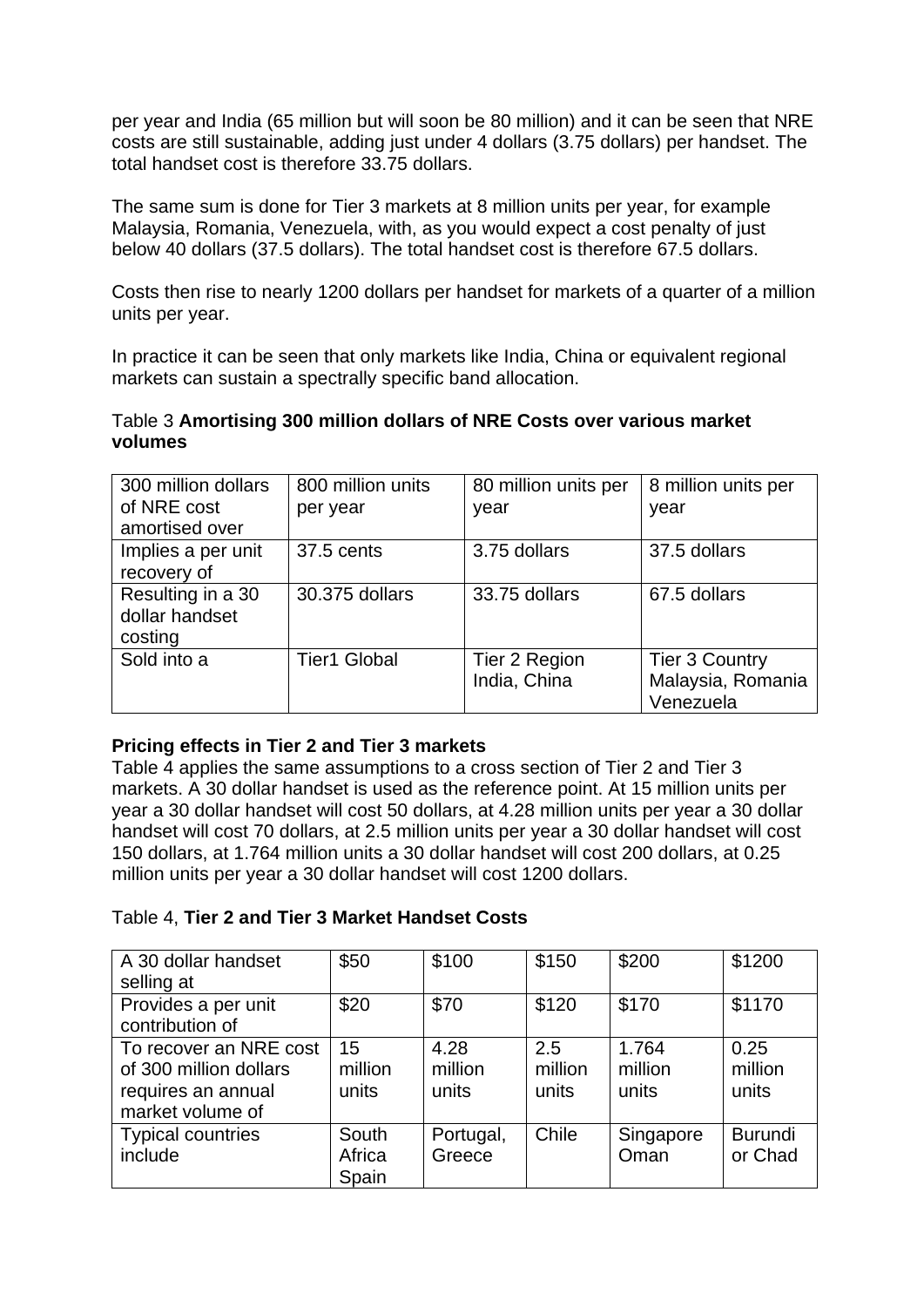| Nigeria |  |  |
|---------|--|--|
|         |  |  |

# **The 'Broadening Spread Effect'**

Note that as cellular handset cumulative volumes increase over time, the volumes of standard handsets increase and costs decline. However the relative cost difference between handsets for standard and non standard handsets will increase.

The relative 'penalty' cost of delivering non standard regionally or locally spectrally specific products therefore increases over time.

# **The impact of RF Cost economics on Spectral policy**

In summary, the impact of non standard band allocations on the cost of handsets when considered purely in terms of component cost additions seems trivial.

However on closer inspection, we find we need to factor in substantial non recurring engineering costs. Further more, these costs are increasing as integration levels increase.

Component integration is a major factor enabling ultra low cost phones. Thus NRE costs will be substantial in order to deliver equivalent phones for non standard spectrum in developing countries.

Additionally vendors need to apply rigorous opportunity cost multipliers to avoid a dangerous dissipation of design engineering resource. These are typically at least ten times the estimated baseline and are the result of realistic return on investment expectations given present engineering resource limitations and shareholder value growth expectations.

Finally this is a single vendor view. If there was a single vendor supplying the market then there would be additional NRE amortisation volume but scant incentive to provide competitive pricing.

Thus by default these are going to be multiple vendor markets and as such available volumes will be divided down by the number of competitors participating in that market.

This effectively invalidates most business models predicated on non standard band allocations.

Similar arguments could be made to show that a lack of a harmonised mandated standards policy will have an equally dramatic effect on handset technology costs.

#### **Conclusion**

Contrary to popular belief**, RF performance costs, non recurring RF associated engineering costs and foregone market opportunity costs are increasing rather than decreasing over time.** 

In particular, **non recurring engineering costs increase as integration levels**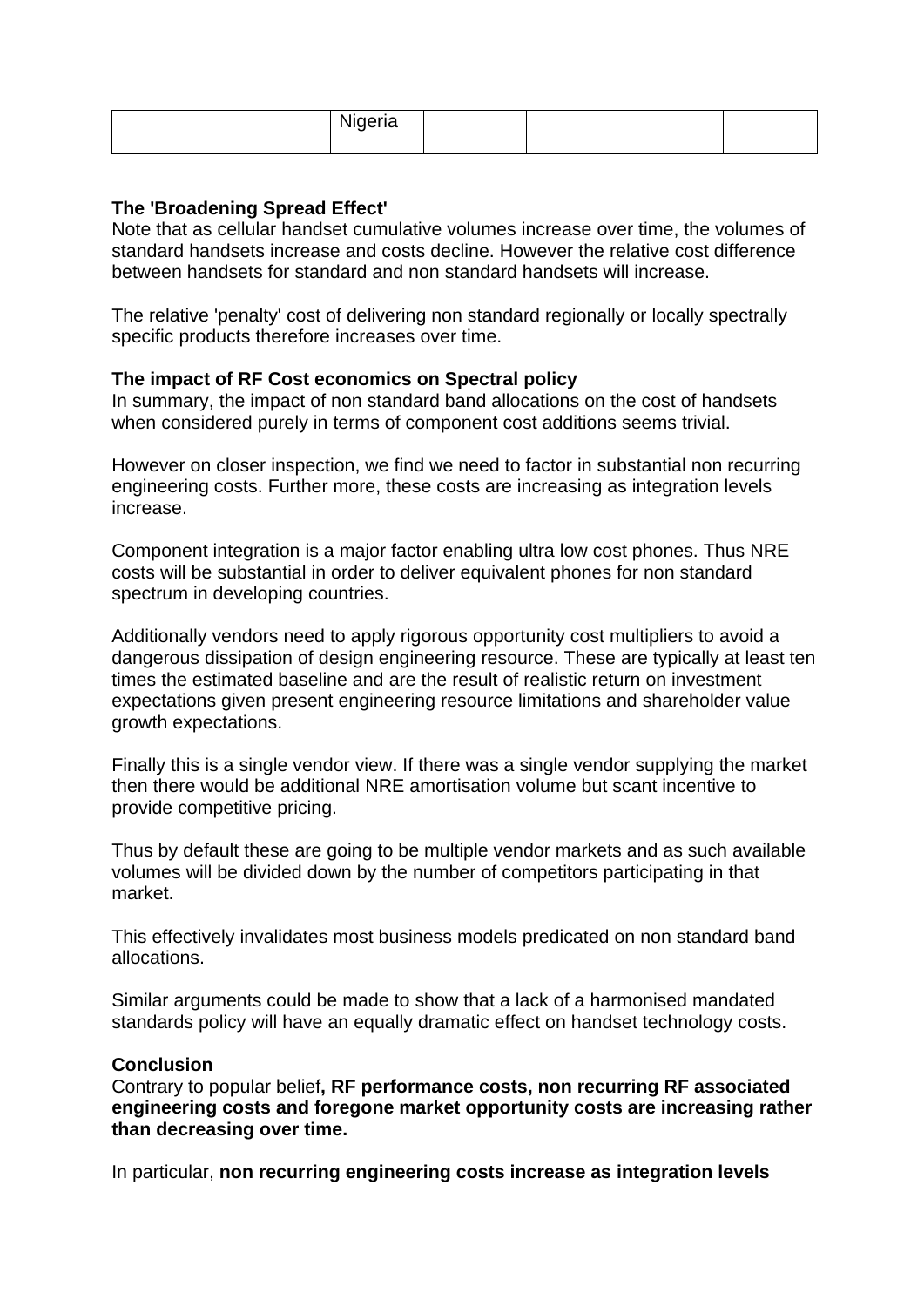**increase**. This holds for high, mid, low and ultra low tier handsets. These costs are not volume dependent but their recovery is. While these costs are non recurring, they have to be recovered across significant market volume.

Present industry engineering resource constraints introduce generally **under estimated opportunity cost multipliers that significantly increase the real cost of cellular handsets intended for non standard spectrum.** 

The competitive structure of the industry further increases these costs through the **'shared market effect'.**

Despite halving in value over the past three years, the **RF BOM has stayed remarkably constant as a cost component** and continues to represent **between 7% and 10% of the overall cost of a cellular phone.** 

**This ratio applies irrespective of whether the device is an ultra low tier, low tier, mid tier or high tier handset.** 

The **RF functionality** in the phone **directly dictates the revenues that vendors and operators can realise from the device**. These revenues in turn are **dependent on the overall RF performance of the device.**

This **performance can be seriously compromised in handsets supporting non standard band spectral allocations** unless manufacturers invest substantial engineering resources. Compromised RF performance increases cost and reduces revenue.

Overall, **non standard band allocations introduce incremental costs that in the case of specific spectral allocations in small developing countries can exceed 1000 dollars per phone.**

**These costs invalidate otherwise plausible spectral and network investment business models**. For this reason, regulators in such countries should be exceptionally careful in allocating non standard spectrum.

For a full report on the research undertaken for this White Paper download the supporting **[Study.](http://www.rttonline.com/home_frame.htm)**

The White Paper and Study are based on a wide range of industry inputs some of which are anonymous for reasons of commercial sensitivity.

Our thanks to RFI Global for providing detailed information on conformance test costs for GSM and UMTS handsets. For additional detail go to Chapter 6 Section 11 in the Study Document or follow the link above to view an RFI Global Presentation on RF conformance testing.

Chapter 5 of the Study provides a detailed analysis of present cellular market dynamics and the related impact on industry costs and margins. Market statistics supplied and analysed by The Mobile World.